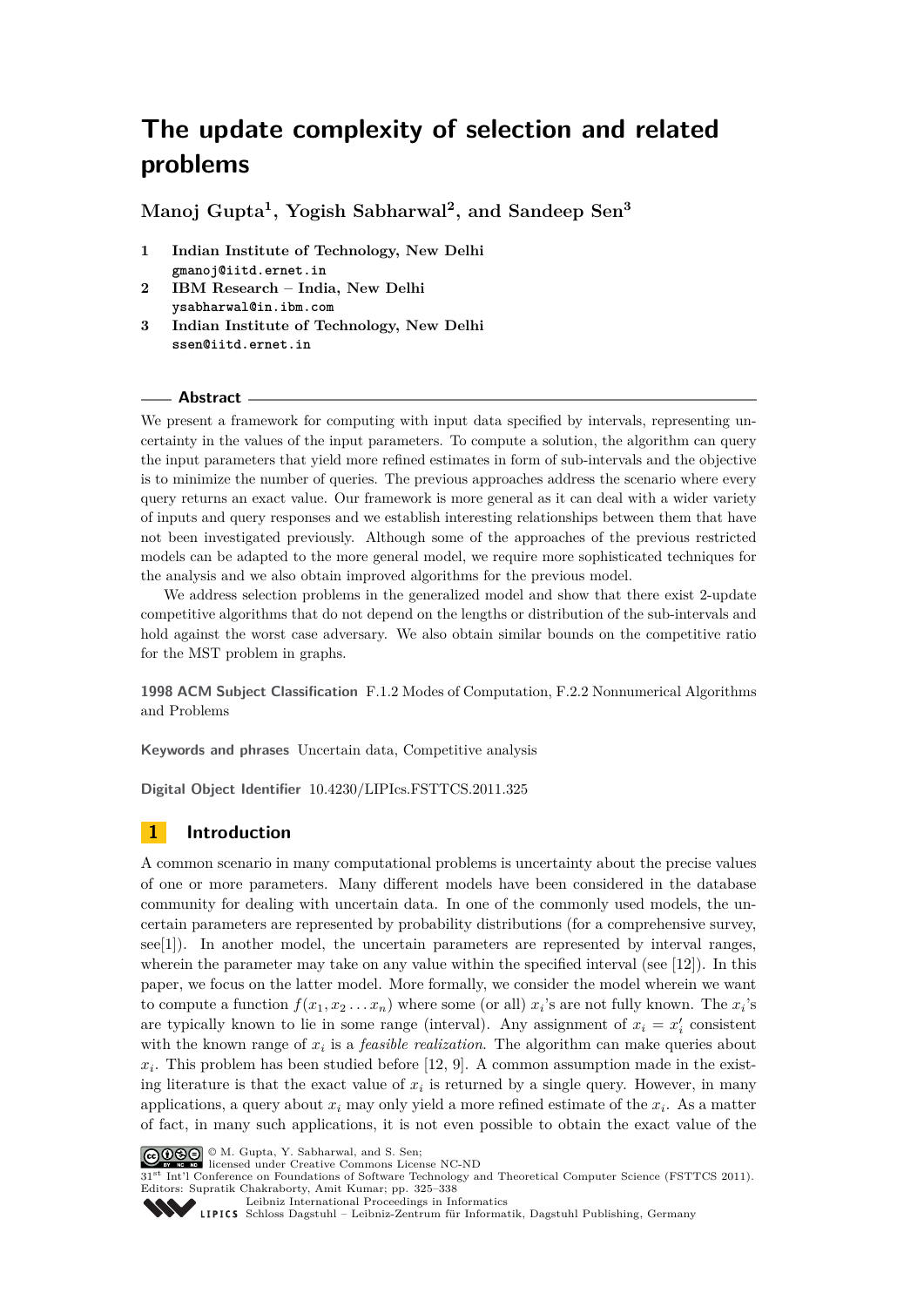parameter. As an example, consider the case of handling satellite data such as maps. Due to the large amount of data involved, the data is often stored hierarchically at different scales of resolutions. Typically the data is presented at the highest level of resolution. Depending on the area of interest, data may be retrieved for the next level of resolution for a smaller area (zoom in) by performing a query. Now consider a query to find the closest hospital. Based on the highest scale of resolution, the distances to the hospitals can be determined within a certain range of uncertainty. If the closest hospital cannot be resolved at this level, then further queries are required for certain hospitals to determine which amongst them is the closest. These queries proceed down the hierarchical scales of resolution until it is resolved which is the closest hospital.

Let us illustrate this model using the problem of finding minimum when the exact values are not known but each element is associated with a real interval  $[\ell_i, r_i]$ . Consider the three elements  $x_1 = [3, 17], x_2 = [14, 19], x_3 = [15, 20].$  Clearly any of these can be the minimum element as these are mutually overlapping intervals. Suppose a query returns the exact value, then with three queries, we obtain the complete information and the problem is trivially solved. But the interesting question is - are three queries necessary ? Suppose our first query yields that  $x_1 = 10$ , then clearly we do not need to make any further queries. On the other hand, the query may yield  $x_1 = 16$ , so that we are forced to make further queries. In a more general situation, where a query may return a sub-interval, we may obtain  $x_1 = [8, 16]$  that doesn't yield any useful information about the identity of the minimum element. On the other hand, if the query returns  $[8, 10]$ , then we can conclude  $x<sub>1</sub>$  to be the minimum even though we do not know the exact value of  $x_1$ .

It is natural to compare the number of queries made by the algorithm w.r.t. a hypothetical *OPT* which can be thought of as a non-deterministic strategy that makes the minimum queries for any feasible realization of the input. Moreover, the algorithm must contain a certificate of correctness of the final answer, viz., that no more queries are necessary regardless of the number of unresolved parameters. This also brings up the related verification problem, i.e., given an incompletely specified problem, does it contain sufficient information for a solution to be computed (without further queries).

### **1.1 Related Previous Work**

Kahan [\[10\]](#page-13-4) described a technique for maintaining data structures for online problems like flight-path collisions using predictive estimates to obtain higher efficiency. The estimates could be used to prune objects that couldn't provably affect the solution and only those *critical* objects were updated that could affect the answer. Kahan's work laid the foundations for later work on *kinetic* data structures but in his paper, he focussed on describing a framework for minimizing updates of critical objects. Kahan compared the efficiency of his data structures with respect to a non-deterministic optimal algorithm, or more specifically, the competitive ratio in the online setting. If our algorithm makes  $q<sub>S</sub>(n)$  queries for an input *S* of size *n*, then it has competitive ratio  $c<sup>1</sup>$  iff for some constant  $\alpha > 0$ ,

 $q_S(n) \leq c \cdot OPT(S) + \alpha$ 

where *OPT* may be thought of as a non-deterministic algorithm (coined as *lucky* in [\[10\]](#page-13-4)) Note that *OPT* has an unfair advantage in being able to guess the optimal sequence of

 $1$  So strictly speaking, the algorithm could take exponential time but may have a bounded competitive ratio.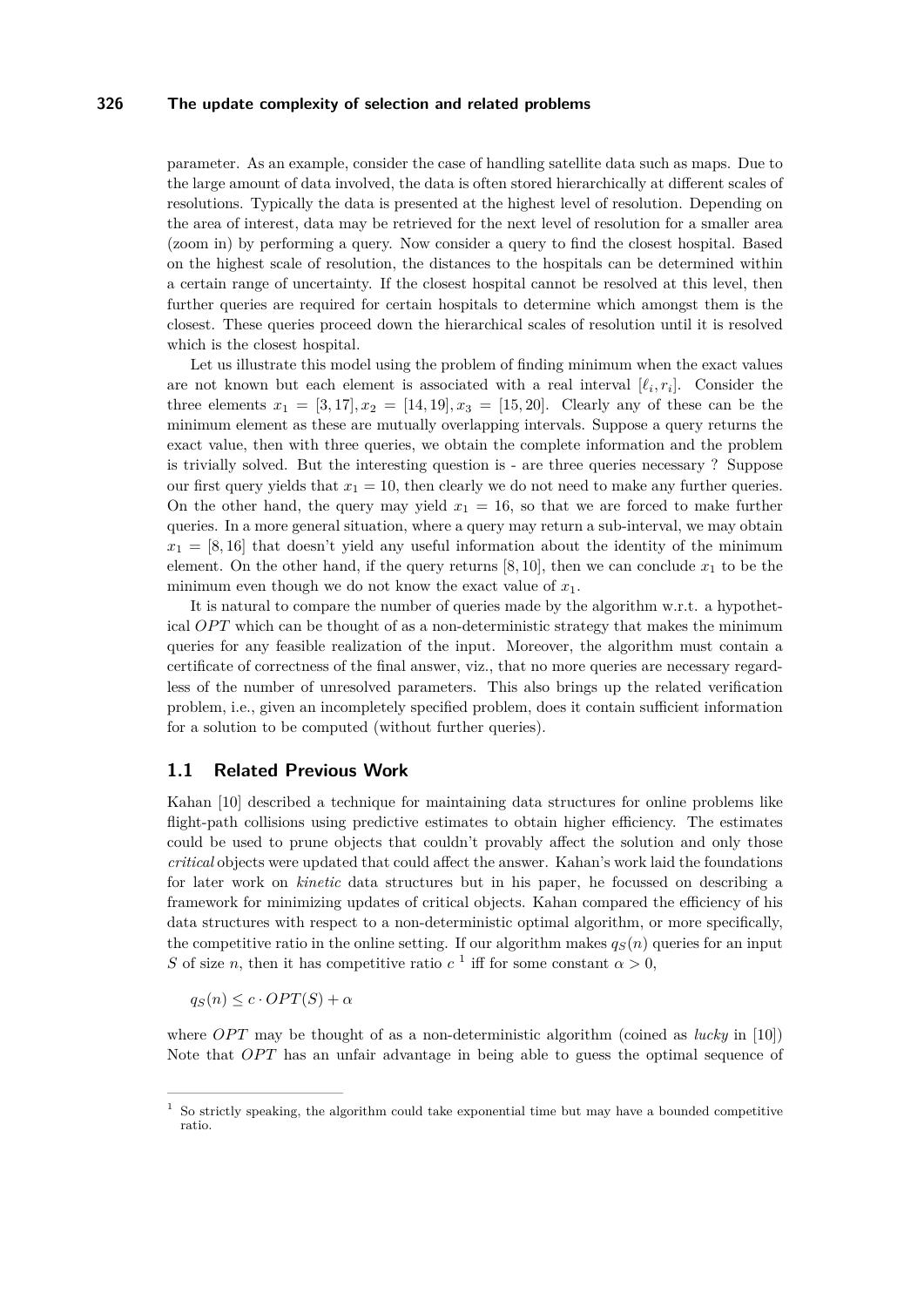#### **M. Gupta, Y. Sabharwal, and S. Sen 327**

queries and ensure that it can be verified in collusion with an *adversary* controlling the output of the queries.

For instance, if the given intervals are  $x_1 = [2, 6], x_2 = [2, 6], x_3 = [2, 6],$  i.e., all of them are identical, *OPT* may guess the answer to be  $x_3$  and if the query yields  $x_3 = 2$ , then it is verified. On the other hand, an algorithm has no means of distinguishing between the  $x_i$ 's. Even use of randomization does not appear to provide any significant advantage in this scenario. Kahan [\[10\]](#page-13-4) tackled this issue (without acknowledging as much) by changing the problem definition to that of *reporting* **all** *values that are equal to the minimum*.

Khanna and Tan [\[12\]](#page-13-1) also used the competitive ratio as a measure of efficiency of their algorithms but their parameterization didn't yield  $O(1)$  bounds. Their algorithms for selection was related to the *clique number* (maximum clique size) of the input. They compare with Non-deterministic optimal and show that, no on-line algorithm can achieve a better competitive ratio than the clique number.

A somewhat different model was used by Erlebach et al.[\[9\]](#page-13-2), who showed how to compute an *exact* minimum spanning tree for graph with interval data using minimal number of queries. The final answer is a combinatorial description (in this case a spanning tree) and not necessarily the weight of the spanning tree. Erlebach et al.[\[9\]](#page-13-2) proved that their algorithm has competitive ratio 2 when the edge weights are initially specified as *open* intervals. One limitation of their result is the critical use of the property of open intervals which is used to weaken the advantage of *OPT* in guessing and verifying the answer. Their results on constant competitive ratio do not hold for closed or semi-closed intervals.

A recent motivation for this line of work came from caching problems in distributed databases, (Olston and Widom [\[13\]](#page-13-5)), where local cached copies are used for faster query processing where the cached values are intervals that are guaranteed to contain the actual value called the *master* value. Their work showed trade-off between the number of queries and the precision  $\Delta$  of the actual answer. This model was further explored in the work of [\[6,](#page-13-6) [5\]](#page-13-7) that tackled fundamental problems like median-finding and shortest-paths. They distinguished between the offline (oblivious) and online (adaptive) queries including weighted versions where queries could have varying costs for different intervals. Unlike the previous work, they compared their efficiency with respect to a worst case optimal rather than a nondeterministic input-specific optimal. Therefore their results cannot be compared effectively with the previous work. Other approaches like [\[2,](#page-13-8) [11\]](#page-13-9) minimize the worst case deviation from actual values or minimizing queries to get improved estimates of the expected solution when the distribution is known [\[7,](#page-13-10) [8\]](#page-13-11).

# **2 Our contributions**

In this paper, we generalize the query model in several directions. We classify models based on the types of the inputs allowed and the return type of the queries. The input may specify a combination of points  $(P)$ , open intervals  $(I)$  and/or closed intervals  $(C)$ . This leads to 7 variations , namely, O, C, P, OC, OP, CP and OCP. Similarly queries on intervals (open/closed) may yield points  $(P)$ , open intervals  $(I)$  and/or closed intervals  $(C)^2$ . This also leads to seven variations. These models are specified in Figure [1.](#page-3-0) We denote the models by *X*-*Y* where *X* denotes the type of the input allowed in the input instance and *Y* denotes the query return types where *X* and *Y* can take values from O, C, P, OC, OP, CP and

<sup>2</sup> We can also handle semi-closed intervals but we have avoided further classification as they don't lead to any interesting results.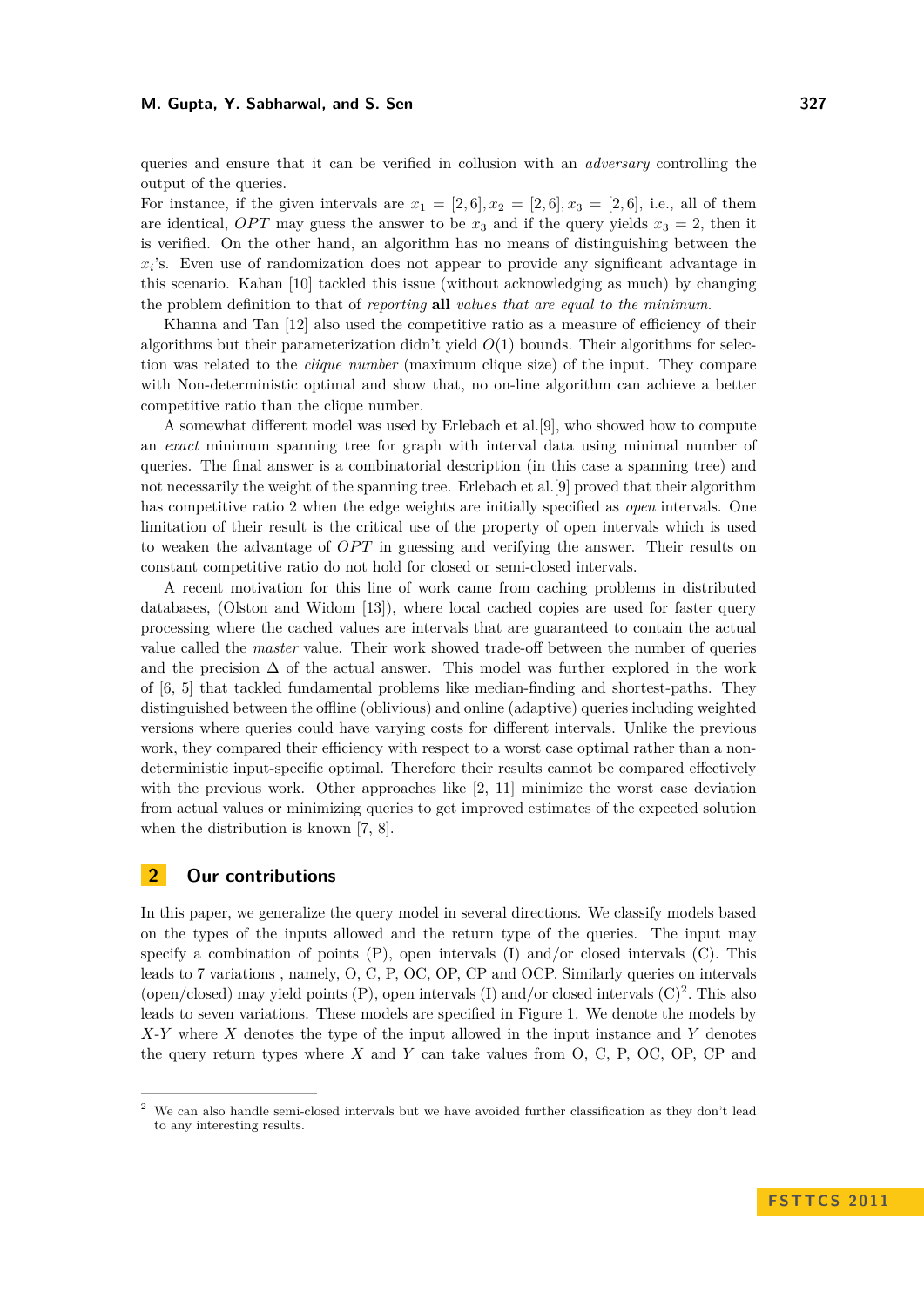<span id="page-3-0"></span>

|                        |                   |                 | UC              |                 | OF                 | C۲               | OCP              |
|------------------------|-------------------|-----------------|-----------------|-----------------|--------------------|------------------|------------------|
|                        | $\zeta$ ategory-1 | Note $\alpha$ ) | Note $\alpha$ ) | Note $\alpha)$  | Note $\alpha$ $\,$ | (Note $\alpha$ ) | Note $\alpha$ )  |
|                        | Note $\alpha$ )   | Category-1      | Note $\alpha$ ) | Note $\alpha$ ) | (Note $\alpha$ )   | (Note $\alpha$ ) | (Note $\alpha$ ) |
| $\overline{\text{oc}}$ | Note $\alpha$ )   | Note $\alpha$ ) | Category-1      | Note $\alpha)$  | Note $\alpha$ )    | (Note $\alpha$ ) | (Note $\alpha$ ) |
| D                      | trivial           |                 |                 |                 |                    |                  |                  |
| ΟP                     | Category-2        | Note $\alpha$ ) | Note $\alpha$ ) | OP-P            | OP-OP              | (Note $\alpha$ ) | (Note $\alpha$ ) |
| CP                     | Note $\alpha$ )   | Category-2      | Note $\alpha$ ) | Category-3      | Note $\alpha)$     | Category-3       | (Note $\alpha$ ) |
| <b>OCP</b>             | Note $\alpha$ )   | Note $\alpha)$  | Category-2      | Category-3      | (Note $\alpha$ )   | (Note $\alpha$ ) | Category-3       |

**Figure 1** Models for studying uncertain data problems (see note for *α* below). The allowed input types listed along the rows and the query return types listed along the columns. (The pure input point model is trivial as no queries are required).

OCP (here the literals O, C and P correspond to open intervals, closed intervals and points respectively). Thus for instance OP-P denotes the model wherein the input can consist of open intervals as well as points and the queries can only return points.

**(Note**  $\alpha$ ): Although there are 49 models possible, many of them are unnatural as they can lead to a change of the input type after some initial queries. The framework of such models can be covered under the framework of another suitable model. For instance, a problem under the O-P model would convert to OP-P model after a single query and is thus better studied under the OP-P model. Similarly, the OC-C model can be covered under the OC-OC model.

We categorize the valid models into 5 different categories (See Figure [1\)](#page-3-0). The competitive ratios are based on this categorization of the models. *Category-1* corresponds to the models where the input and query return types are only intervals (O-O, C-C, OC-OC models). *Category-2* corresponds to the models where the input may contain points by the queries only return intervals (OP-O, CP-C, OCP-OC models). *Category-3* corresponds to the models where the input may contain closed intervals and the query may return points. The other two categories correspond to the *OP-P* and *OP-OP* models themselves.

Our main results can be summarized as follows

- **1.** We first generalize the models to practical scenarios wherein queries may return subintervals as answers rather than exact values. The sub-intervals need not have any properties with respect to lengths or distributions. In other words, with further queries, we obtain increasingly refined estimates of the values until sufficient information has been obtained, i.e., the *verification* problem can be solved. We show that the *witness based approach* used in the previous models can be adapted to the models considered in this paper. More specifically, we establish interesting relationships between the various models (see Figure [2\)](#page-4-0).
- **2.** We study the selection problem of finding the *k th* smallest value and present update competitive algorithms with different guarantees for the different models for this problem. We also study the update complexity of minimum spanning tree problem under the different models that is closely related to the extremal selection problem (finding the heaviest edge in a cycle – also called the Red rule).
- **3.** We also show that by deviating from the witness based approach studied in prior literature, we can actually obtain improved bounds for the selection problem. These algorithms attain an *additive* overhead from optimal, that is similar to a competitive ratio of unity for some cases and are interesting in their own right.
- **4.** Given that closed intervals have not been successfully handled in prior literature[\[9\]](#page-13-2) leading to unbounded competitive ratios, is it possible to characterize the problem more precisely? For instance, do we run into the same issues if we allow queries to return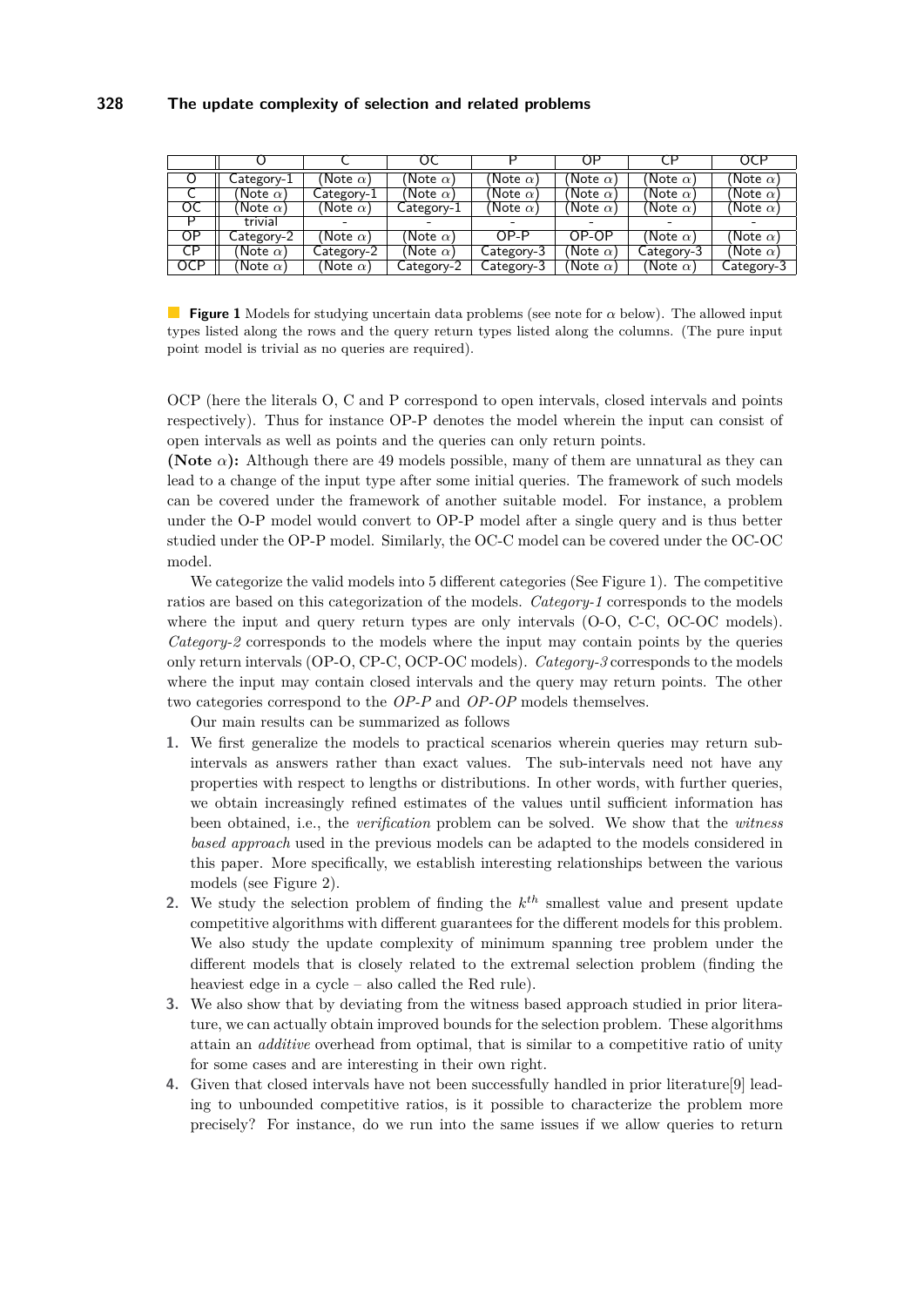#### **M. Gupta, Y. Sabharwal, and S. Sen 329**

intervals? One approach for addressing issues with closed intervals is to output all the optimal solutions[\[10\]](#page-13-4). It can be quite expensive to output all the solutions. Is there an alternate framework that addresses the issues with closed intervals without determining all the solutions.

We show that this problem is a characteristic of models that allow closed intervals in the input and points to be returned in the queries. We extend our models to handle *closed* intervals by using the notion of lexicographically smallest solution (in case multiple solutions exist). This is a natural version in many problems where the initial ordering is important and we will show later that this has the desired effect of limiting nondeterministic guessing powers of *OPT*.

Another interesting variation could be assigning cost to a query depending on the the precision of the answer given but we have not addressed this version in this paper. There is a growing body of work that addresses the problem of computing exact answer with minimal queries [\[3,](#page-13-12) [4\]](#page-13-13) and coping with more generalized queries is an important and fundamental direction of algorithmic research.

<span id="page-4-0"></span>

| Problem     | Competitive         | <b>Models</b>          | Comment                         | Source             |
|-------------|---------------------|------------------------|---------------------------------|--------------------|
|             | ratio               |                        |                                 |                    |
|             | $OPT + 1$           | $OCP-P$                | Report all solutions            | Kahan $[10]$       |
| Extremal    | $OPT+1$             | $OP-P$                 | Value                           | this paper         |
| selection   | $2 \cdot OPT$       | Category-1,2 $&$ OP-OP |                                 | this paper         |
|             | $2 \cdot OPT$       | $Category-3$           | lex first                       | this paper         |
|             | $OPT+1$             | $OCP-P$                | Report all solutions            | Kahan $[10]$       |
|             | $t \cdot OPT$       | $CP-P$                 | $t =$ clique no.                | Khanna-Tan [12]    |
| K-selection | $OPT + k$           | OP-P                   | Value, $\leq k \cdot OPT$       | this paper         |
|             | $2 \cdot OPT$       | Category-1             | element                         | this paper         |
|             | $2 \cdot (OPT + k)$ | $OP-OP$                |                                 | this paper         |
|             | 2.OPT               | Category-3             | Value, lex first                | this paper         |
|             | 2.OPT               | $OP-P$                 |                                 | Erlebach et al.[9] |
|             | $OPT + C$           | OP-P                   | $\mathcal{C} \le OPT$           | this paper         |
| <b>MST</b>  |                     |                        | $\mathcal{C} =$ no. of red rule |                    |
|             | $2 \cdot OPT$       | Category-1,2 & OP-OP   |                                 | this paper         |
|             | $2 \cdot OPT$       | $Category-3$           | lex first                       | this paper         |

**Figure 2** Known results in prior literature and our new results.

## **3 Problem Definition**

We consider a problem  $P$  where we are given an instance  $P = (C, A)$  that consists of

- an ordered set of data  $C = \{c_1, c_2, \ldots, c_n\}$  called a *configuration*; and
- an ordered set of data  $A = \{a_1, a_2, \ldots, a_n\}$  called *areas of uncertainty* such that  $c_i \in a_i \ \forall i$ .

The configuration *C* is not known to us – only the areas of uncertainty, *A*, are known. As an example consider the problem,  $P$ , of finding the index of the minimum element. An example instance is given by  $P_{ex} = (C, A)$  where *C* is the ordered set of points  $C = \{3, 7, 10\}$  and *A* is the ordered set of intervals (areas of uncertainties)  $A = \{(2, 6), (5, 8), (9, 11)\}.$ 

We focus our discussion to problems where the input is Real data. Thus, the configuration consists of points on the Real line  $\Re$ , and the areas of uncertainty may be intervals on the Real line. The concepts can be extended to higher-dimensional problems.

**Verifier:** We are also given a *verifier*  $V$  for the problem  $P$ , that takes as input the areas of uncertainty,  $A$  and returns whether a solution of the problem  $P$  can be determined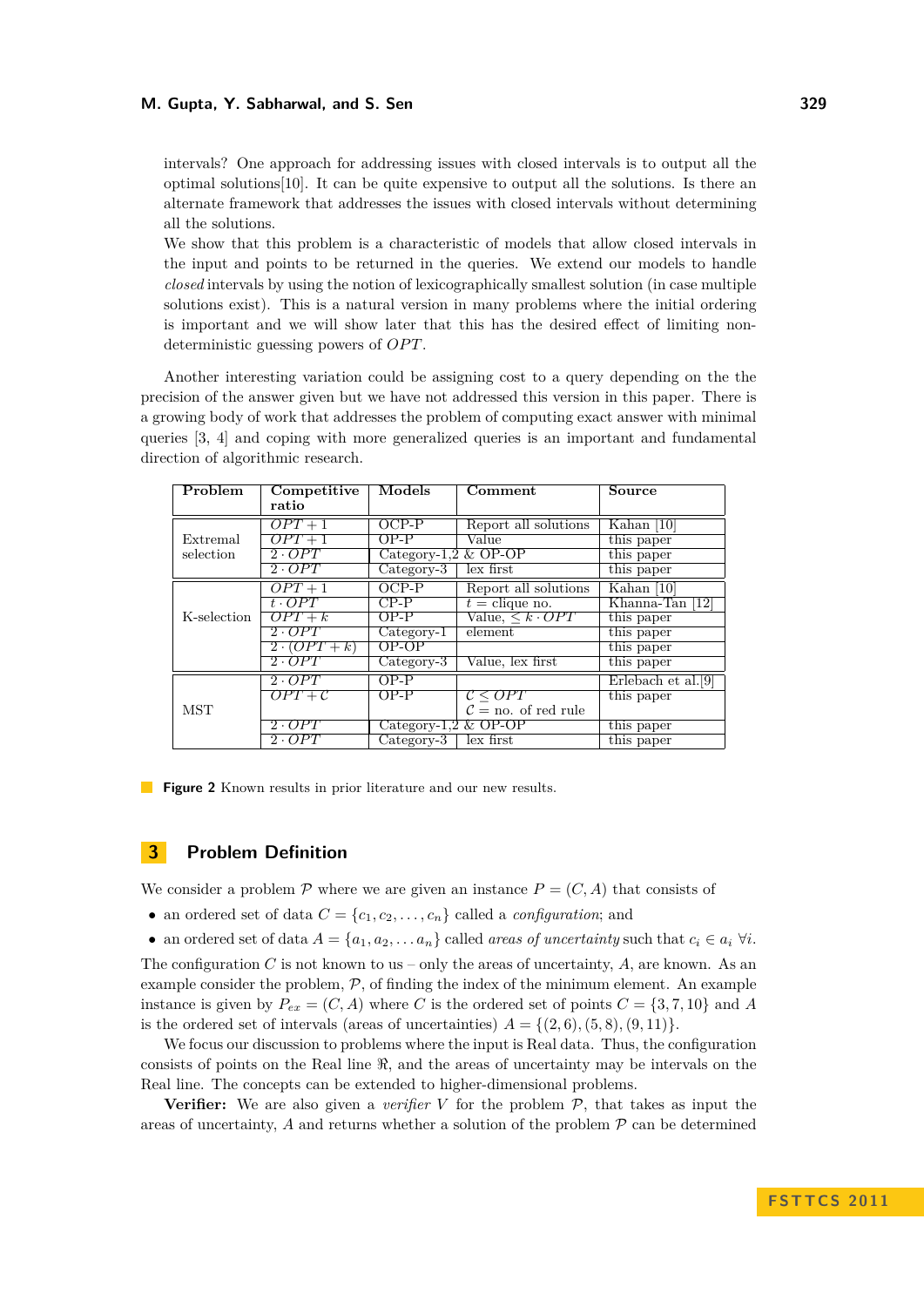from *A* or not. For the example instance,  $P_{ex}$ , described above, the verifier would return false as it cannot determine a solution from the given areas of uncertainty. However, if the intervals were  $A = \{(2, 5), (6, 8), (9, 11)\}$ , then the verifier would return true as clearly the first interval has to contain the minimum.

**Order-Invariance:** An important characteristic of the problems we study is that the result of the verifier is only dependent on the ordering of the areas of uncertainty. More formally, consider two instances  $P = (C, A)$  and  $P' = (C', A')$  where  $A = \{a_1, a_2, \ldots, a_n\}$ and  $A' = \{a'_1, a'_2, \ldots, a'_n\}$  for the same problem  $P$ . We say that  $P$  and  $P'$  are *order-equivalent* if for every pair of indices  $i, j \in \{1, 2, \ldots, n\}$ , it can be determined that  $a_i \leq a_j$  iff it can be determined that  $a'_i \leq a'_j$ . We say that a problem  $P$  is *order-invariant* if the verifier returns the same value for any two order-equivalent configuration instances. It is easy to verify that the problems such as selection (finding minimum, finding *k th*-minimum) and minimum spanning tree are order-invariant.

**Update operations:** We are allowed to perform *update* operations on the areas. Performing an update operation on area  $a_i$  results in knowledge of the area to a greater degree of accuracy. More precisely, performing an update operation on  $a_i$  in the instance  $P = (C, A)$ , where  $A = \{a_1, a_2, \ldots, a_{i-1}, a_i, a_{i+1}, \ldots, a_n\}$  results in another instance  $P' = (C, A')$ , where  $A' = \{a_1, a_2, \ldots, a_{i-1}, a'_i, a_{i+1}, \ldots, a_n\}$  such that  $a'_i$  is completely contained in  $a_i$ . An important characteristic of the models that we consider is that the results of updates on an area are independent of updates on any other area. That is, given a multi-set  $S = \{i_1, i_2, \ldots, i_k\}$ of indices of the areas, applying updates on the corresponding areas results in the same instance, irrespective of the sequence in which these updates are applied. We refer to this as the *update independence property*.

**Solution:** Our goal is to solve the problem  $P$  by performing minimum number of updates, i.e., perform the minimum number of updates that result in an instance for which the verifier returns true. For a problem instance  $P = (C, A)$ , a *solution*, *S*, is defined to be a multi-set of indices  $\{i_1, i_2, \ldots, i_k\}$  such that performing updates on the areas  $a_{i_1}, a_{i_2}, \ldots, a_{i_k}$ results in a problem instance  $P' = (C, A')$  for which  $V(A')$  returns true, i.e., a solution of the problem can be determined from *A* without performing any more updates. In this case, we say that *S* solves the problem instance *P*. Let  $\mathcal{S}(P)$  denote the set of all such solutions. An *optimal solution* is a solution,  $S \in \mathcal{S}(P)$  such that any other solution in  $\mathcal{S}(P)$  has at least as many indices, i.e.,  $|S| \leq |S'|$  for all solutions,  $S' \in \mathcal{S}(P)$ . Therefore, an optimal solution corresponds to a smallest set of indices that need to be updated in order to solve the problem.

As mentioned before, the OP-P and the CP-P models have been studied before. We shall show now show that the algorithms for the OP-P model can be generalized for the many other models for problems that are order-invariant. These update competitive algorithms are based on the concept of witness sets. We discuss these concepts in Section [4;](#page-5-0) these concepts are borrowed from [\[4\]](#page-13-13) and presented here with modifications suitable to discuss all our models. Then we discuss how to extend these algorithms to other models.

## <span id="page-5-0"></span>**4 The Witness Set Framework**

For a problem instance  $P = (C, A)$ , a set W is said to be a *witness set* of P if for every solution  $S \in \mathcal{S}(P)$ ,  $W \cap S \neq \emptyset$ . Thus, no algorithm can solve P without querying any area from *W*.

Suppose that we have an algorithm, WALG, that given any instance  $P = (V, A)$  of the problem, finds a witness-set of size at most *k*. Then there exists a *k*-update competitive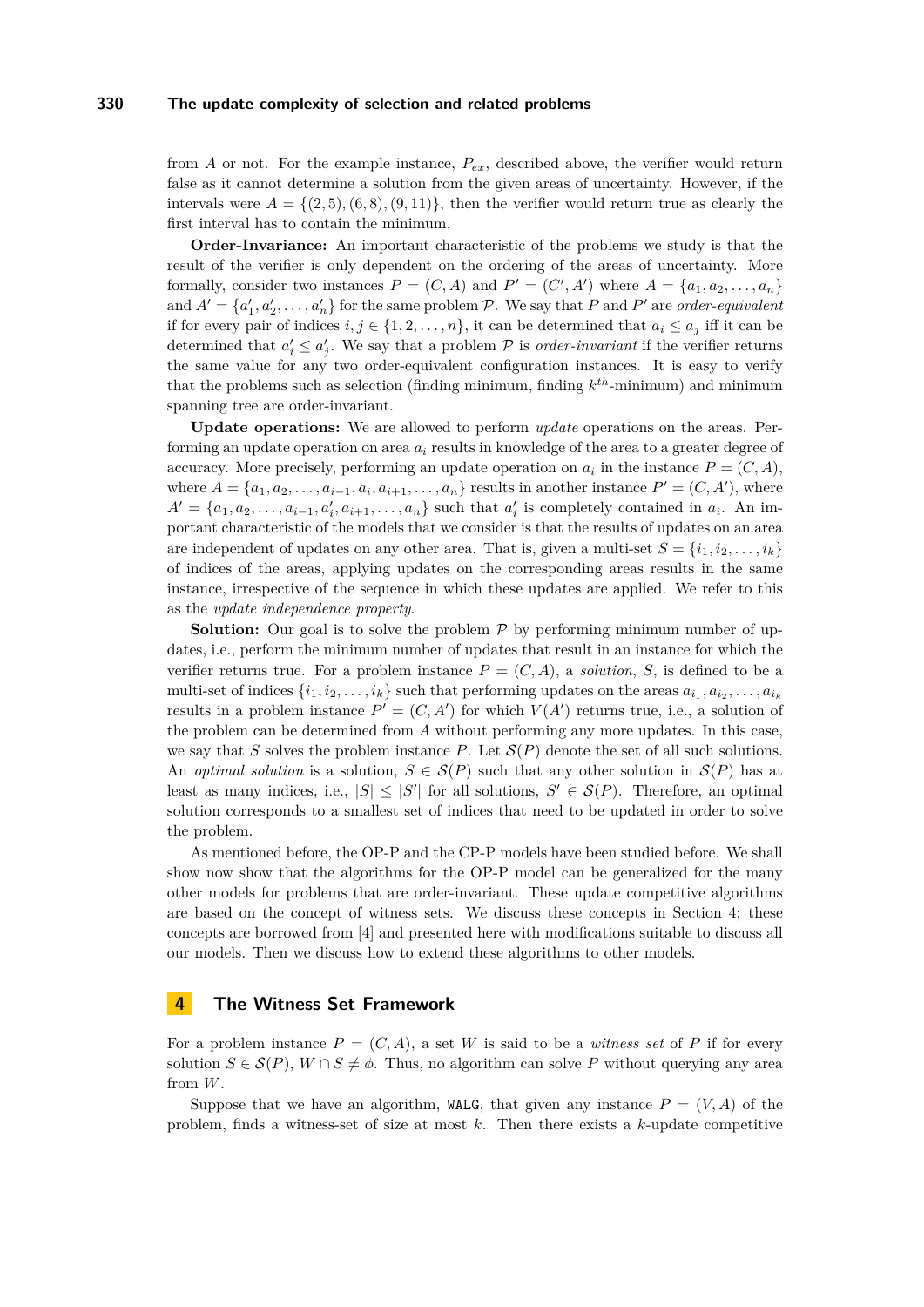#### **M. Gupta, Y. Sabharwal, and S. Sen 331**

<span id="page-6-0"></span>algorithm for the problem. The algorithm is presented in Figure [3.](#page-6-0) It simply keeps applying algorithm WALG to find a witness set of size at most *k* and updates all the areas in the witness set. It keeps doing this until the problem is solved.

```
Algorithm SOLVE( Problem Instance P, Verifier V, Witness Algorithm WALG)
Input: - problem instance P = (C, A),
         - a verifier algorithm V for the given problem,
        - a witness algorithm WALG for the given problem.
Output: k-update competitive solution to problem instance P
Initialize solution S = \{\};If (V(A) returns false) /* problem instance is not yet solved */
    W = WALG(P);
    Update the areas in W to reduce the problem instance P to P';
    S=S\cup \texttt{SOLVE}(P',V,\texttt{WALG});Endif;
Output S;
```
**Figure 3** Algorithm to determine *k*-update competitive solution given witness algorithm

The following lemma shows that the solution returned by this algorithm is *k*-update competitive. Note that this result is independent of the model under consideration. The witness algorithm and verifier however are dependent on the underlying model.

 $\triangleright$  **Theorem 1.** The solution returned by the algorithm in Figure [3](#page-6-0) is k-update competitive *for the problem instance P.*

*Proof omitted.*

**Witness Algorithms For Different Models.** Witness algorithms have been proposed for several problems under the OP-P model. The following theorem shows that the same witness algorithms can be used for various other models as well.

<span id="page-6-1"></span> $\blacktriangleright$  **Theorem 2.** *A witness algorithm for a problem under the OP-P model is also a witness algorithm for the same problem under the category-1, category-2 and OP-OP models (i.e., O-O, C-C, OC-OC, OP-O, CP-C, OCP-OC and OP-OP models). Proof omitted.*

<span id="page-6-2"></span>I **Corollary 3.** *Algorithm [3](#page-6-0) is k-update competitive under the category-1, category-2 and OP-OP models with the same witness algorithms as that for the OP-P model. Proof omitted.*

We make an important observation here. While the reduction might seem straightforward, it is important to note many of these reductions are only one-way reduction. For instance, we can reuse the witness algorithm for the OP-P model for the OP-O model but not vice-versa. We demonstrate this later for the *k*-min selection problem, where we show that while it is possible to design a 2-update competitive algorithm under the OP-P model, it is not possible to design an algorithm that is better than *k*-update competitive under the OP-O model using witness sets.

Another important observation we make is that prior literature has shown that no algorithm can give bounded update complexity guarantees for the selection problem under the CP-P models. However, we have derived constant factor update-competitive algorithms for models involving closed intervals (i.e., the CP-C, C-C, OC-OC and OCP-OC models). This highlights the fact that the problem is not in dealing with closed intervals but rather with the combination of allowing closed intervals in the input and simultaneously allowing queries to return points for such closed intervals.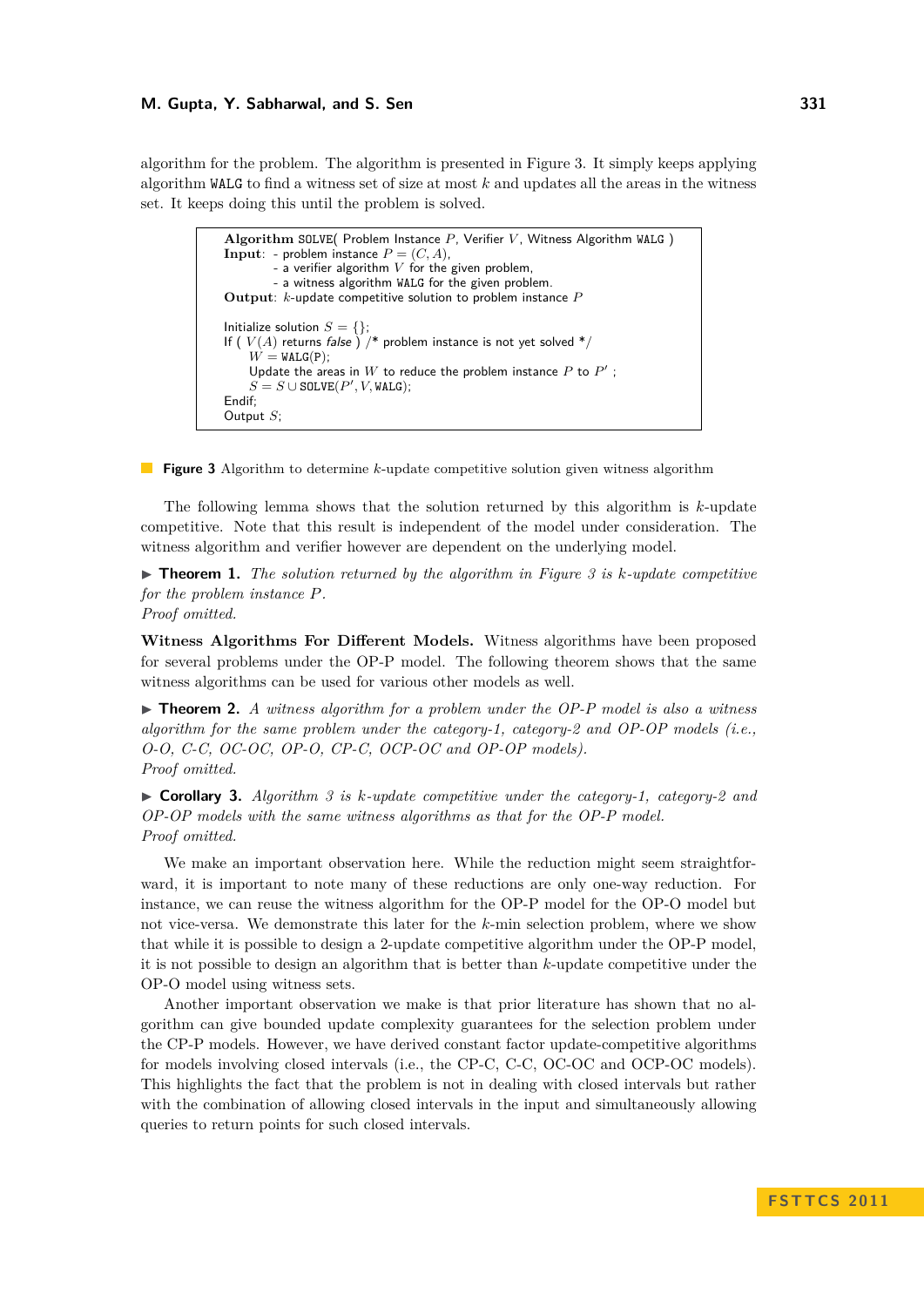# **5 The selection problem**

In an instance  $P = (C, A)$  of the *k*-Min problem,  $C = \{p_1, p_2, \dots, p_n\}$  is an ordered set of points in  $\Re$ , and  $A = \{a_1, a_2, \dots, a_n\}$  is an ordered set of intervals on  $\Re$ . The nature of the intervals is determined by the model under consideration. The goal is to find the index of the  $k^{th}$  smallest element in  $C$ .

We denote by  $l_j$  and  $u_j$ , the lower and upper ends of the interval  $a_j$  respectively. To avoid overloading of notations, we will assume that  $l_i$  and  $u_j$  always refer to the latest known values for the interval ranges, considering all the updates that have already been performed.

### **5.1** 1**-Min**

In this section we look at the special case when  $k = 1$ , i.e., we are interested in finding the index of the smallest value interval.

**Witness Algorithm And Verifier.** We first present the witness algorithm for the OP-P model. Consider an instance  $P = (C, A)$ . The witness algorithm chooses the interval with the "smallest *l*-value" and the along with the interval with the next "smallest *l*-value" and returns them as the witness set. The verifier simply determines if some interval can be determined to be smaller than all the other intervals. Let  $S = \{1..n\}$  denote the set of indices of the intervals. For any subset  $S' \subseteq S$ , we define  $\text{order}_l(S')$  to be a permutation of indices in  $S'$  in increasing order of the lower values of the corresponding intervals, i.e.,  $\text{order}_l(S') \leq \langle j_1, j_2, \cdots, j_m \rangle$ , such that  $l_{j_1} \leq l_{j_2} \leq \cdots \leq l_{j_m}$ . Similarly define  $\operatorname{order}_u(S') = \langle j_1, j_2, \cdots, j_m \rangle$ , such that  $u_{j_1} \le u_{j_2} \le \cdots \le u_{j_m}$ .

<span id="page-7-0"></span>The witness algorithm and the verifier are formally presented in Figure [4.](#page-7-0)

| Witness Algorithm:<br>1. Let $\langle p_1, p_2, \cdots, p_{ S } \rangle = \text{order}_l(S)$<br>2. Return $a_{p_1}$ and $a_{p_2}$ as the witness set | Verifier:<br>1. Let $\langle p_1, p_2, \cdots, p_{ S } \rangle = \text{order}_l(S)$<br>2. If $x \leq y$ for all $x \in a_{p_1}$ and $y \in a_{p_j}$ , $j \neq 1$ ,<br>return the interval with index $p_1$<br>as the solution<br>Else return false |
|------------------------------------------------------------------------------------------------------------------------------------------------------|----------------------------------------------------------------------------------------------------------------------------------------------------------------------------------------------------------------------------------------------------|
|------------------------------------------------------------------------------------------------------------------------------------------------------|----------------------------------------------------------------------------------------------------------------------------------------------------------------------------------------------------------------------------------------------------|

**Figure 4** Witness Algorithm and Verifier for 1-Min under the OP-P model

Note that an interval is declared to be the smallest interval only when no other interval can contain a smaller value. Therefore the algorithm always outputs the correct interval. **Competitiveness.** The following lemma shows that the algorithm is 2-update competitive under the OP-P model.

**Lemma [4](#page-7-0).** *The set*  $W = \{p_1, p_2\}$  *returned by the algorithm of Figure 4 is a witness set for the* 1*-Min problem under the OP-P model. Proof omitted.*

It follows from Theorem [2](#page-6-1) and Corollary [3](#page-6-2) that we can derive 2-update competitive algorithms for the category-1, category-2 and OP-OP models.

**Tight Example.** We now show that the update-competitive bound of 2 is tight for all the models that allow the queries to return intervals, i.e., for the category-1, category-2 and OP-OP models (but not the OP-P model). This is demonstrated by the following example. We are given intervals  $A = \{a_0, a_1, a_2, \ldots, a_n\}$  where  $a_0 = (1, 5)$  and  $a_j = (3, 7)$  for all  $1 \leq j \leq n$ . We argue that any algorithm can be forced to perform 2*n* queries while the *OPT*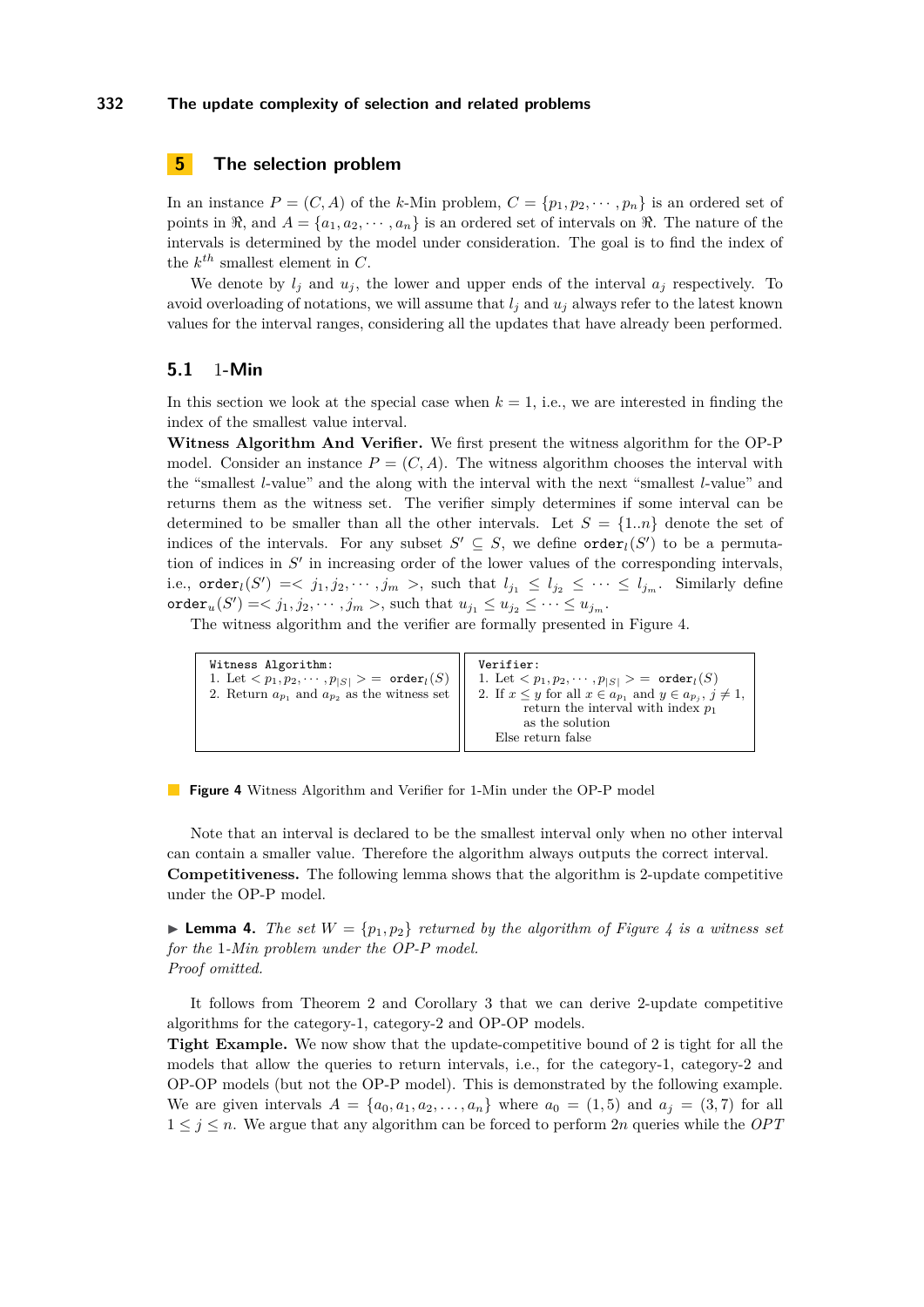can determine the interval containing the minimum with only *n* queries. Let *S* represent the set of intervals  $A \setminus \{a_0\}$ , i.e.,  $S = \{a_1, a_2, \ldots, a_n\}$ .

Suppose that the algorithm has already performed 2*n*−1 queries. The adversary behaves as follows. For the first  $n-1$  queries on  $a_0$  it returns the interval  $(1+i\varepsilon,5)$  in the  $i^{th}$  query, where  $\varepsilon$  is a small value  $\langle 1/(2n) \rangle$ . For the first  $n-1$  queries on intervals from the set *S* it returns the interval (6*,* 7). The remaining actions of the adversary are based on whether the algorithm performs *n* queries on  $a_0$  or whether it queries *n* intervals from *S*. Note that in performing  $2n - 1$  queries, the algorithm must encounter one of these cases. These are considered in the following 2 cases:

• Case 1: The algorithm makes *n* queries to  $a_0$ .

In this case the adversary continues to return the interval  $(1 + i\varepsilon, 5)$  for the *i*<sup>th</sup> query on  $a_0$  where  $i \leq 2n-1$  and it returns the interval  $(6, 7)$  for each subsequent interval queried from *S*. Note that in this case, on performing 2*n* − 1 queries, the algorithm could not have queried all the intervals from *S*. Therefore at the end of 2*n* − 1 queries, as there is overlap between interval  $a_0$  and the unqueried intervals from  $S$ , the algorithm is forced to make 2*n* queries. The *OPT* on the other hand can just query all the intervals in *S*. The adversary will return the interval (6*,* 7) for *OPT* on the remaining intervals. Thus,  $OPT$  is able to determine that  $a_0$  contains the minimum element by just performing *n* queries.

• Case 2: The algorithm makes *n* queries to intervals in *S*.

In this case, the adversary returns  $(3, 4)$  for the last  $(n<sup>th</sup>)$  interval queried in *S*. For any subsequent queries to  $a_0$ , the adversary continues to return  $(1 + i\varepsilon, 5)$  for the  $i^{th}$  query. Note that in this case, the adversary performs less than *n* queries on *a*0. Therefore at the end of  $2n - 1$  queries, as there is overlap between interval  $a_0$  and the last queried intervals from *S*, the algorithm is forced to make 2*n* queries. The *OPT* on the other hand can just query all the intervals in  $a_0$ . The adversary will return the value  $(2, 3)$ for *OPT* on its *n th* query to *a*<sup>0</sup> (recall that in this case the algorithm did not perform *n* queries on  $a_0$ ). Thus, *OPT* is able to determine that  $a_0$  contains the minimum element by just performing *n* queries.

It is surprising that though this tight example demonstrates that we cannot obtain better than 2-update competitive algorithms for these models, it is possible to obtain a 1-update competitive algorithm for the OP-P model; however, this is obtained by an approach different from the Witness Set framework. This is discussed in more detail in Section [6.](#page-9-0)

## **5.2** *K***-Min**

We now generalize the 1-min algorithm presented above to the *k th*-min problem, but under the O-O model. We later discuss issues related to handling points under the OP-P model. **Witness Algorithm And Verifier.** We now present a witness algorithm and verifier for this problem under the O-O model.

We say intervals  $a_i$  and  $a_j$  are disjoint if  $\forall x \in a_i, y \in a_j, x \leq y$  or vice-verse. The witness algorithm checks if the first  $k-1$  interval are *disjoint* with the last  $n-k+1$  interval. If that is the case, it returns the witness set of the 1-Min algorithm. Else it chooses  $a_{p_k}$  and an interval from  $S'$  with largest  $u$  value $(a_{q_1})$  as the witness set.

The *verifier* takes the first  $k-1$  intervals(*S*<sup>'</sup>) depending on their *l* values. The *verifier* checks if these  $k-1$  intervals are *disjoint* from the  $a_{p_k}$ . Then it takes the last  $n-k$ intervals( $S \setminus (S' \cup a_{p_k})$ ) and checks if all of them disjoint with  $a_{p_k}$ . If both the condition holds, it returns  $a_{p_k}$  else it returns false.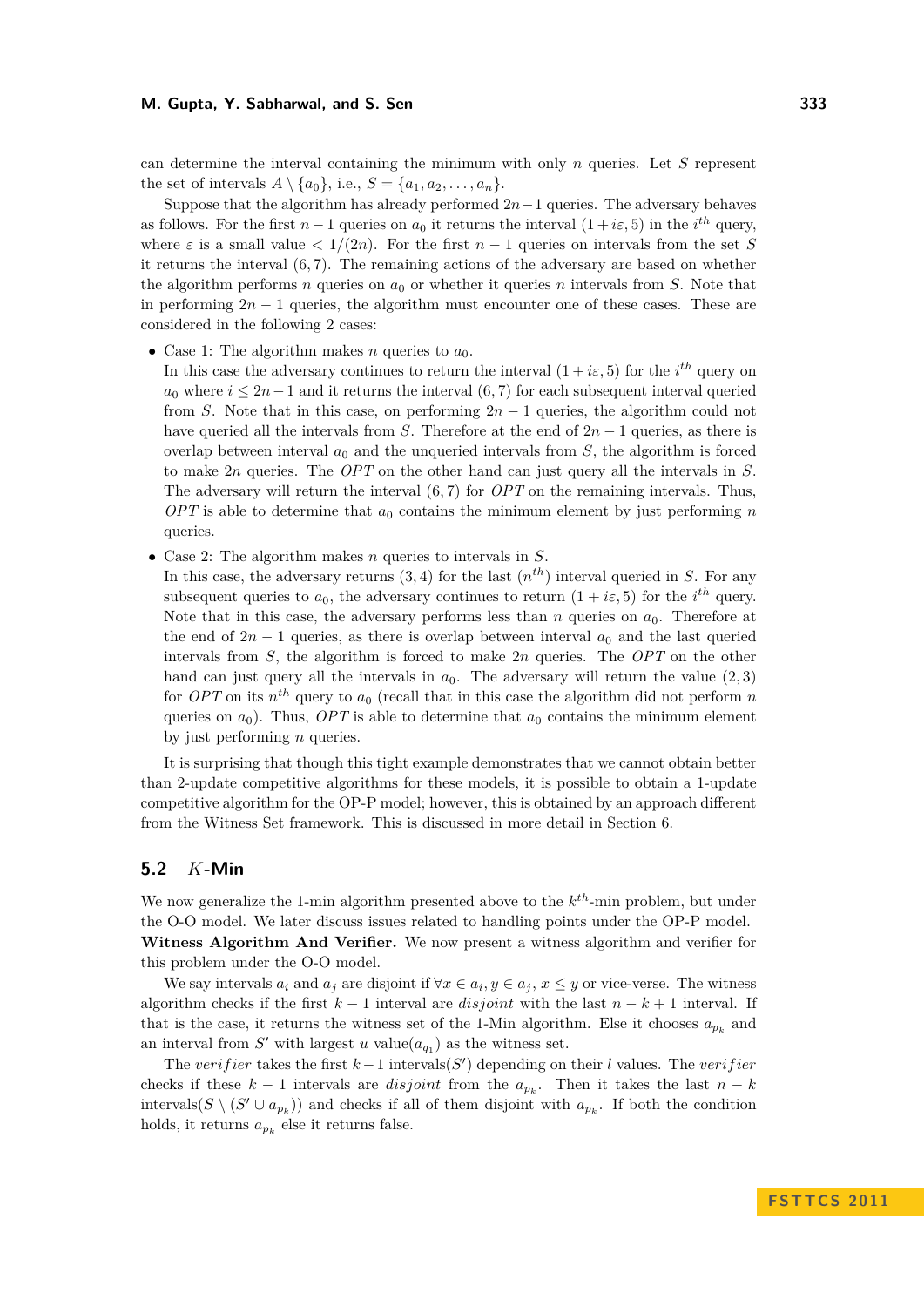```
Witness Algorithm:
1. Let <p_1, p_2, \cdots, p_n> = order<sub>l</sub>(S)
2. Let S' = \{p_1, ..., p_{k-1}\}\3. If x \leq y \forall x \in a_i, i \in S' and \forall y \in S \setminus S'return witness set of 1-Min algorithm
4. Else
           \mathrm{let} < q_1, q_2, \cdots, q_{|S'|} > \, = \, \, \texttt{order}_{u}(S')return a_{p_k} and a_{q_1} as the witness set
                                                                          Verifier:
                                                                          1. Let \langle p_1, p_2, \cdots, p_n \rangle = \text{order}_l(S)2. Let S' = \{p_1, ..., p_{k-1}\}\3. If (x \leq y \forall x \in a_i, i \in S' and \forall y \in a_{p_k}and (x \ge y \ \forall \ x \in a_i, i \in S \setminus (S' \cup a_{p_k})and \forall y \in a_{p_k})
                                                                                     return apk
                                                                              else return false
```
**Figure 5** Witness and Verifier Algorithm for K-Min under the O-O model

**Competitiveness.** The following lemma shows that the algorithm is 2-update competitive for the O-O model. It follows using proofs similar to Theorem [2](#page-6-1) and Corollary [3](#page-6-2) that we can derive 2-update competitive algorithms for the other category-1 models.

I **Lemma 5.** *The witness set W returned by the algorithm of Figure [5](#page-9-1) is a witness set for the k-Min problem under the O-O model. Proof omitted.*

**Tight Example.** It is not difficult to construct examples similar to that discussed for the 1- Min algorithm to show that the update-competitive bound of 2 is tight under the category-1 models.

It is interesting to note here that while a 2-update competitive algorithm can be designed for the *k*-min problem under the category-1 models, no algorithm can be better than *k*update competitive for this problem under models that allow points, i.e., the category-2 and OP-P models. This is illustrated by the following example<sup>3</sup>. Suppose we have  $2k$  areas of which *k* are open intervals of the form (0*,* 5) and *k* are fixed points of the value 3. For the first *k* − 1 intervals queried by any algorithm, the adversary returns 1 and for the *k th* interval, the adversary returns 4 (or interval (3.5,4.5) as the case may be), thereby forcing *k* queries. However, OPT only needs to update the interval with value 4 and can thereafter return any of the  $k$  fixed points of value 3 as the  $k^{th}$  smallest.

However, in the next section we show that it is possible to design algorithms for the *k*-Min problem under these models that allow for points, obtaining update competitive bounds with additive factor *k* (i.e., the algorithm performs *k* more updates than *OPT*). This however is achieved by bypassing the Witness set framework.

## <span id="page-9-0"></span>**6 Bypassing the Witness Set framework**

While the witness set framework, studied in prior literature, provides a general method for solving problems with data uncertainty under the update complexity models, it has its limitations. We demonstrate this by presenting algorithms that require to perform only *k* more queries than OPT for the *k th*-Min selection problem. Note that, for the 1-Min problem this implies a 1-update competitive algorithm, as only one query more than OPT is required to be performed.

<sup>3</sup> This was pointed out by an anonymous reviewer of a previous version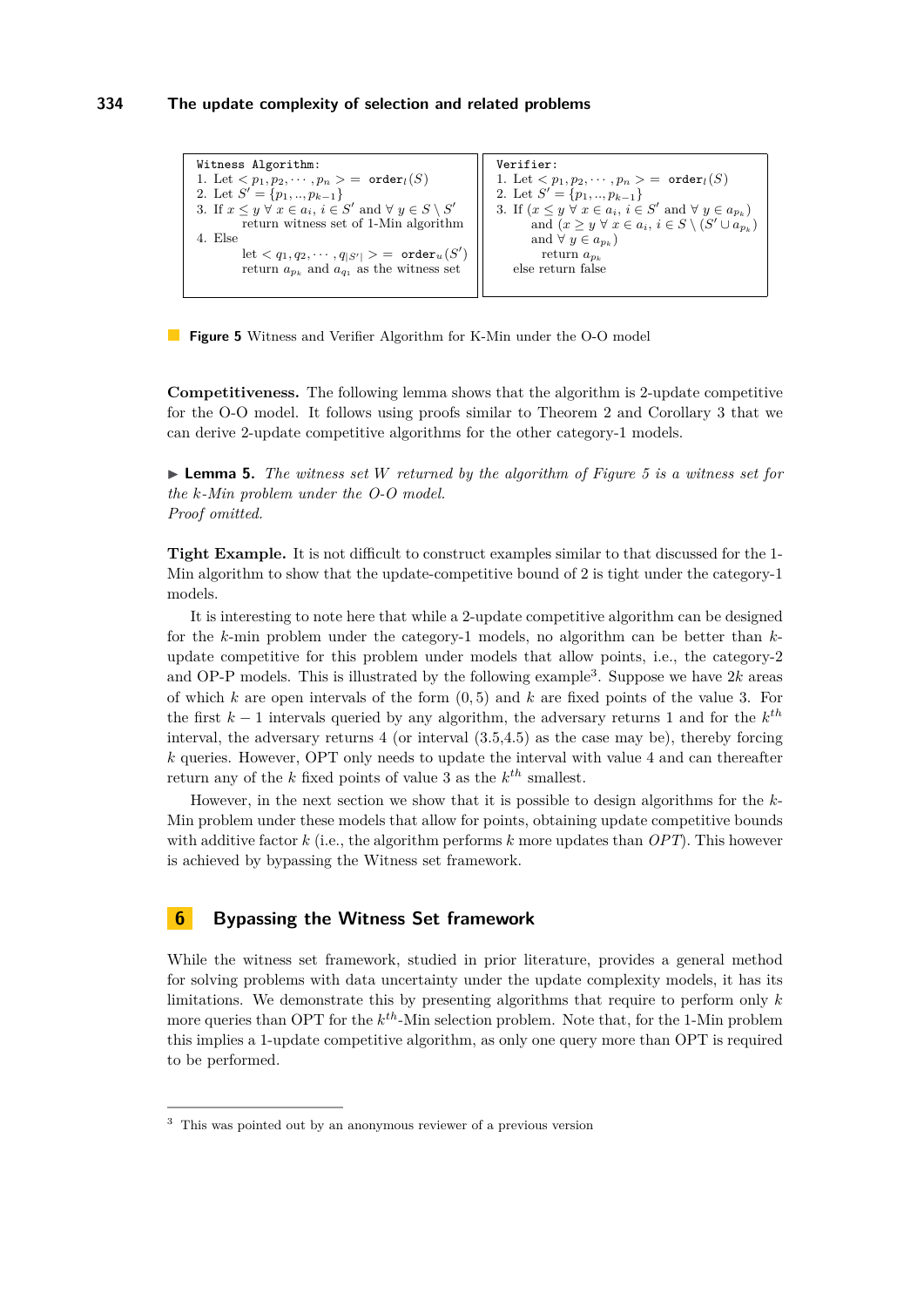## **6.1** 1**-Min**

<span id="page-10-0"></span>Consider the following algorithm. We note here that the set of intervals returned by the

```
"Witness" Algorithm:
1. Let \langle p_1, p_2, \cdots, p_{|S|} \rangle = \text{order}_l(S)2. Let A = \{a_{p_1}\}\ and B = \{p_2, \cdots, p_{|S|}\}\3. Return interval in A.
                                                            Verifier:
                                                            1. Let \langle p_1, p_2, \cdots, p_{|S|} \rangle = \text{order}_l(S)2. If x \leq y for all x \in a_{p_1} and y \in a_{p_j}, j \neq 1,
                                                                      return the interval with index p_1 as
                                                                      the solution
                                                                Else return false
```
**Figure 6** "Witness" Algorithm and Verifier for 1-Min under the OP-P model

"witness" algorithm is not a true witness set. However, we stick to the terminology for the sake of consistency. The algorithm remains the same, it updates the intervals returned by the "witness" algorithm until we obtain a solution.

<span id="page-10-2"></span>**Lemma 6.** Let  $c_{OPT}$  be the total number of queries made by OPT to find 1-Min, then *total number of queries made by algorithm in Figure [6](#page-10-0) is at most*  $c_{OPT} + 1$  *in the OP-P model.*

#### *Proof omitted.*

Note that this simple algorithm for 1-Min in OP-P model fails for the OP-O model. Consider the following example. Let there be two intervals  $I_1 = (2,20)$  and  $I_2 = (19,21)$ Suppose at the *i*<sup>th</sup> query of  $I_1$ , we get a new interval  $(d_i, 20)$ , where  $d_i < 19$ , so  $I_1$  and  $I_2$ will always intersect if we just query  $I_1$ . The algorithm in Figure [6](#page-10-0) always queries  $I_1$ , so it takes huge number of queries to find 1-Min. But if we just query *I*2, it returns a subinterval (20.5,21). This is what OPT does and uses just one query to find the answer.

# **6.2** *k***-Min**

Consider the algorithm in Figure [7](#page-10-1) for k-selection in the OP-P model which generalizes the result of the algorithm in Figure [6.](#page-10-0)

<span id="page-10-1"></span>

| "Witness" Algorithm:                                                                  | Verifier:                                                                  |
|---------------------------------------------------------------------------------------|----------------------------------------------------------------------------|
| 1. Let $\langle p_1, p_2, \cdots, p_n \rangle = \text{order}_l(S)$                    | 1. Let $\langle p_1, p_2, \cdots, p_n \rangle = \text{order}_l(S)$         |
| 2. Let $S' = \{p_1, , p_k\}$                                                          | 2. Let $S' = \{p_1, , p_{k-1}\}\$                                          |
| 3. let $\langle q_1, q_2, \cdots, q_k \rangle = \text{order}_u(S')$                   | 3. If $(x \leq y \forall x \in a_i, i \in S'$ and $\forall y \in a_{p_k}$  |
| Let $S'_{\text{max}} = a_{q_k}$ . Query $S'_{\text{max}}$ .                           | and $(x \geq y \ \forall \ x \in a_i, i \in S \setminus (S' \cup a_{p_k})$ |
| 4. If $x \leq y \ \forall \ x \in a_i, i \in S'$ and $\forall \ y \in S \setminus S'$ | and $\forall y \in a_{n}$                                                  |
| return the "witness set" of the                                                       | return $a_{n_k}$                                                           |
| 1-Max algorithm of $S'$ (of Figure 6).                                                | else return false                                                          |
|                                                                                       |                                                                            |

**Figure 7** Witness and Verifier Algorithm for K-Min under the OP-P model

**► Lemma [7](#page-10-1).** *The algorithm of Figure*  $\gamma$  *uses atmost*  $c_{OPT} + \min\{k, n - k\}$  *queries where cOP T is the minimum number of queries required by the OPT. Proof omitted.*

Now let us consider the OP-OP model. Note that since we have  $2 \cdot OPT$  algorithms for the OP-O model and an  $OPT + k$  algorithm for the OP-P model, we can derive a  $2 \cdot (OPT + k)$  algorithm for the OP-OP model by combining these 2 algorithms. This is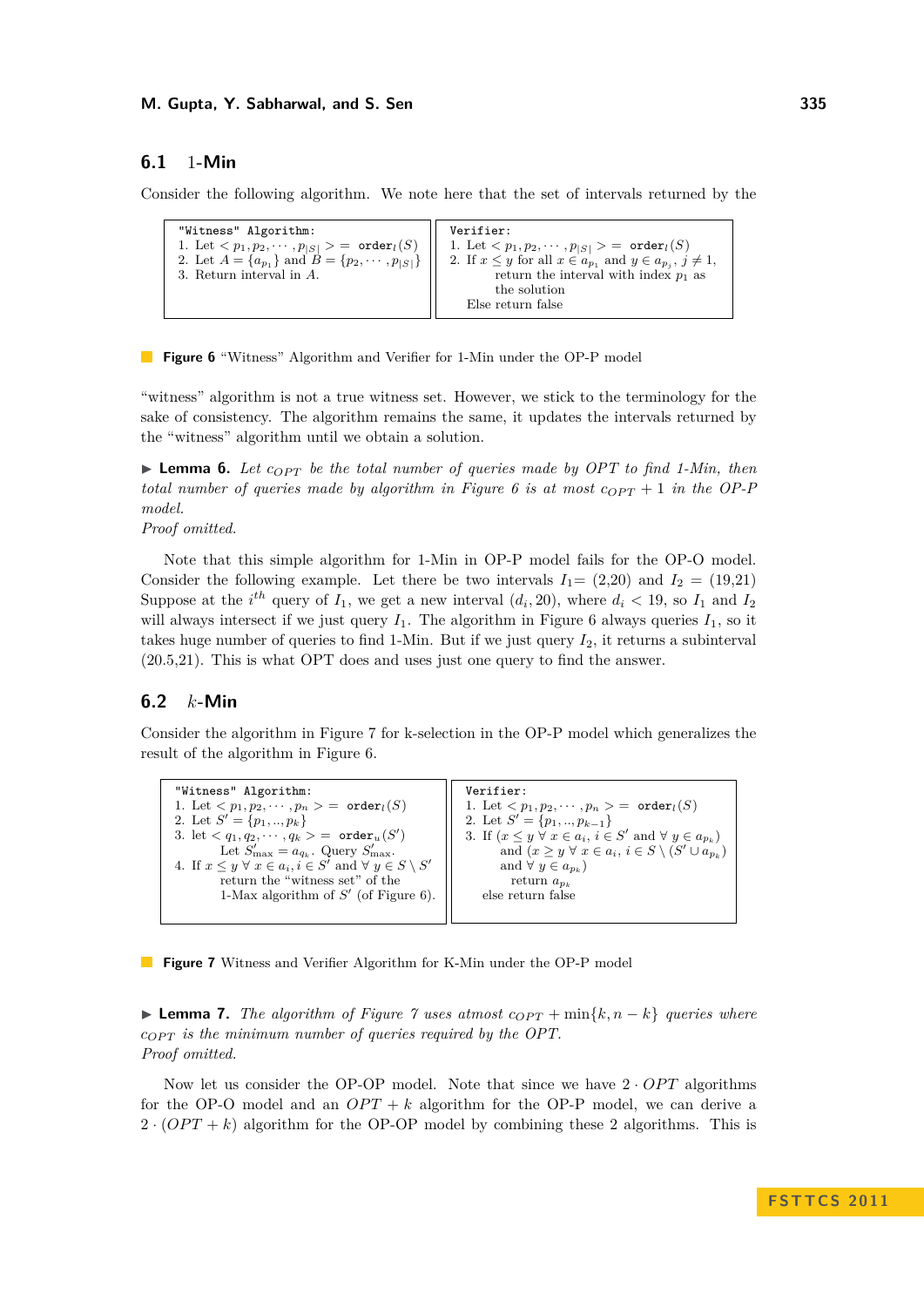done by alternating the witness algorithms of the two models. This ensures that we only need to perform at most twice the number of queries performed by the algorithms of either of the two models.

## **7 Closed intervals with point returning queries**

As discussed above, the competitive ratio is unbounded for the special cases where the input allows for closed intervals and queries may return points (i.e., the category-3 models). For instance consider the problem of finding the index of the minimum element. Further, consider the problem instance  $P = (C, A)$  where  $a_i = [1, 3]$  for all  $1 \leq i \leq n$ . The adversary in this case acts as follows; for each of our queries except the last, it returns 2. Finally, for our last query, say on interval  $a_k$ , it returns 1. On the other hand, *OPT* directly queries interval  $a_k$  and obtains the optimal solution. This results in an unbounded competitive ratio.

The primary reason for this anomaly is the possibility of existence of multiple optimal solutions. In such cases, the adversary is able to get away with few queries by just querying the necessary intervals that reveal one of the optimal solutions. For any algorithm on the other hand, it is not able to distinguish from the areas of uncertainty (as shown above) which are the necessary intervals to query to reveal the optimal solution.

One of the ways that has been suggested in prior literature to deal with this special case is to require all the optimal solutions to be output. However, it can be quite expensive to output all these solutions. This raises the question of whether other reasonable conditions can be laid on the structure of the required output that are not so expensive but reasonable. We now consider such a condition, which we call the *lexicographic condition*, for which we show that this special can be handled. Recall that the sets *C* and *A* that define a problem instance are ordered sets. Thus, the set of indices that define a solution can be considered as a string (called *solution string*) defined as follows: the length of the string is *n* and the *i th* element of the string is set to 1 if it defines the solution and 0 otherwise. In the lexicographic setting, amongst all the optimal solutions, we are interested in finding the solution for which the solution string has the smallest lexicographic ordering.

Now consider again the example above. Note that, even though *OPT* queries *a<sup>k</sup>* and determines a solution with optimal solution value, it cannot terminate without making further queries as it cannot decide whether or not there exists another solution with the same value but a smaller lexicographic ordering.

We note that new witness algorithms may require to be developed for the lexicographic variants of the problems. However, we show by case of examples that these are not very different from the corresponding witness algorithms for the original problems.

It can be shown that once a witness algorithm is developed for a lexicographic variant of the problem under the CP-P model, the same witness algorithm can be extended to other models along the same lines as discussed in Section [4.](#page-5-0)

Now let us consider the lexicographic variant of the 1-Min problem. In order to obtain the witness algorithm for the lexicographic variant for the category-3 models, the notion of ordering of intervals, order*l*(*.*), needs to be extended to incorporate lexicographic ordering and closed intervals. As before, for any subset  $S' \subseteq S$ , we define order<sub>l</sub>(*S'*) to be a permutation of indices in  $S'$  in increasing order of the lower values of the corresponding intervals, i.e.,  $\text{order}_l(S') = \langle j_1, j_2, \cdots, j_m \rangle$ , such that  $l_{j_1} \leq l_{j_2} \leq \cdots \leq l_{j_m}$ . When comparing two intervals with the same *l*-values, say  $l_j$  and  $l_{j'}$ , ties are resolved as follows: If  $a_j$  contains a point *x* such that  $x < y$  for all  $y \in a_{j'}$ , then *j* precedes *j'* in the ordering;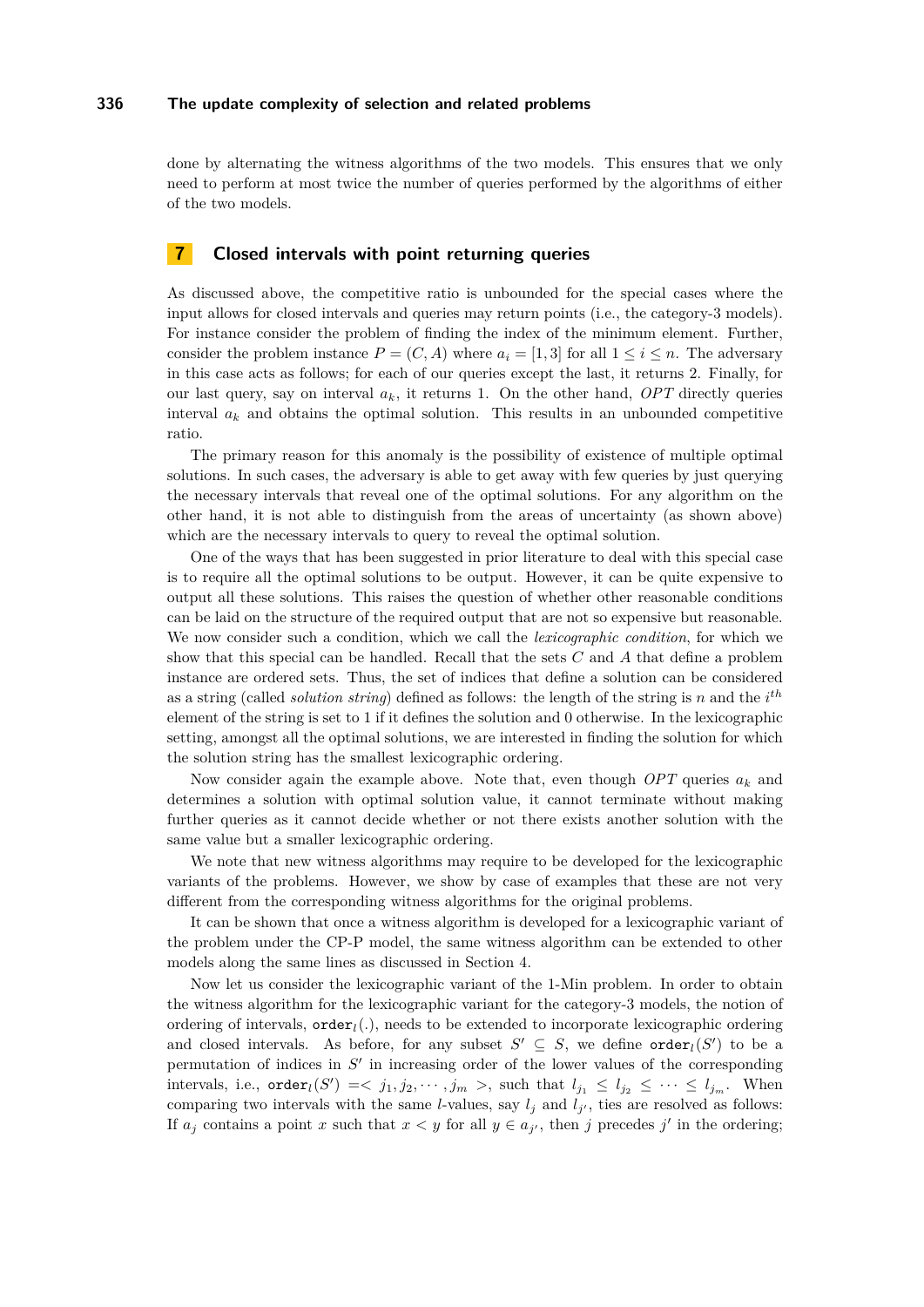similarly if  $a_{j'}$  contains such a point, then  $j'$  precedes  $j$ ; and if neither can be established, then the lexicographically smaller index precedes the larger one in the ordering. Thus, if one of the intervals, say  $a_j$ , is open from the left and another interval, say  $a_{j'}$ , is either closed from the left or a point, then  $j'$  precedes  $j$  in the ordering; in all other cases, the lexicographic smaller of  $j$  and  $j'$  precedes the other in the ordering.

The witness algorithm and verifier are formally presented in Figure [8.](#page-12-0) Note that the verifier is also modified so that it can check that the minimum interval can be determined or not based on the lexicographic ordering.

<span id="page-12-0"></span>

| Verifier:                                                                                                                                        |
|--------------------------------------------------------------------------------------------------------------------------------------------------|
| 1. Let $\langle p_1, p_2, \cdots, p_{ S } \rangle = \text{order}_l(S)$<br>1. Let $\langle p_1, p_2, \cdots, p_{ S } \rangle = \text{order}_l(S)$ |
| 2. If $(x \le y \forall x \in a_{p_1} \text{ and } y \in a_{p_j}, p_j > p_1)$<br>2. Return $a_{p_1}$ and $a_{p_2}$ as the witness set            |
| and $(x < y \ \forall \ x \in a_{n_1})$                                                                                                          |
| and $y \in a_{p_i}, p_j < p_1$ ),                                                                                                                |
| return the interval with index $p_1$                                                                                                             |
| as the solution                                                                                                                                  |
| Else return false                                                                                                                                |
|                                                                                                                                                  |

**Figure 8** Witness Algorithm for 1-Min under the CP-P model

The proof of update competitiveness is similar to the case for the original problem.

**Lemma [8](#page-12-0).** The set  $W = \{p_1, p_2\}$  returned by the algorithm of Figure 8 is a witness set *for the lexicographic* 1*-Min problem under the CP-P model. Proof omitted.*

The fact that no algorithm can be better than 2-update competitive for the 1-Min problem under the CP-P model follows from the same reasoning as for the OP-P model.

We can extend this 2-update competitive algorithm for the other category-3 models using techniques similar to that in Section [4.](#page-5-0)

Finally, we can design 2-update competitive algorithms for the *k*-min version as well under these models by using similar techniques.

# **8 Minimum Spanning Tree**

In the Lexicographic MST problem, we are given a graph  $G = (V, E)$ . The edge lengths are specified with uncertainty. Let  $E = \{e_1, e_2, \ldots, e_n\}$  be the ordered set of edges. Then the ordered set  $C = \{v_1, v_2, \dots, v_n\}$  denotes the values of the edge lengths and the ordered set  $A = \{a_1, a_2, \dots, a_n\}$  denotes the intervals within which the edge lengths are known to lie. The goal is to find the lexicographically smallest MST under the category-3 models.

A 2-update competitive algorithm for the MST problem was given by [\[9\]](#page-13-2) under the OP-P model. By applying Theorems [2](#page-6-1) and Corollary [3,](#page-6-2) we conclude that it is 2-update competitive for the Category-1,2 and OP-OP models as well. The Lexicographic MST problem can be solved under the Category-3 models with few changes to the algorithm described in [\[9\]](#page-13-2). This gives us the following result.

▶ **Theorem 9.** *There exists a 2-update competitive algorithm for the Lexicographic MST problem under the Category-3 models.*

*Remark:* It may be noted that the algorithm described in [\[9\]](#page-13-2) in conjunction with Lemma [6](#page-10-2) can be used to derive an  $OPT + C$  update competitive algorithm for the MST problem under the OP-OP model where  $\mathcal C$  is the number of red-rules applied by the optimal algorithm. Note that  $\mathcal C$  can be much less than  $OPT$ .